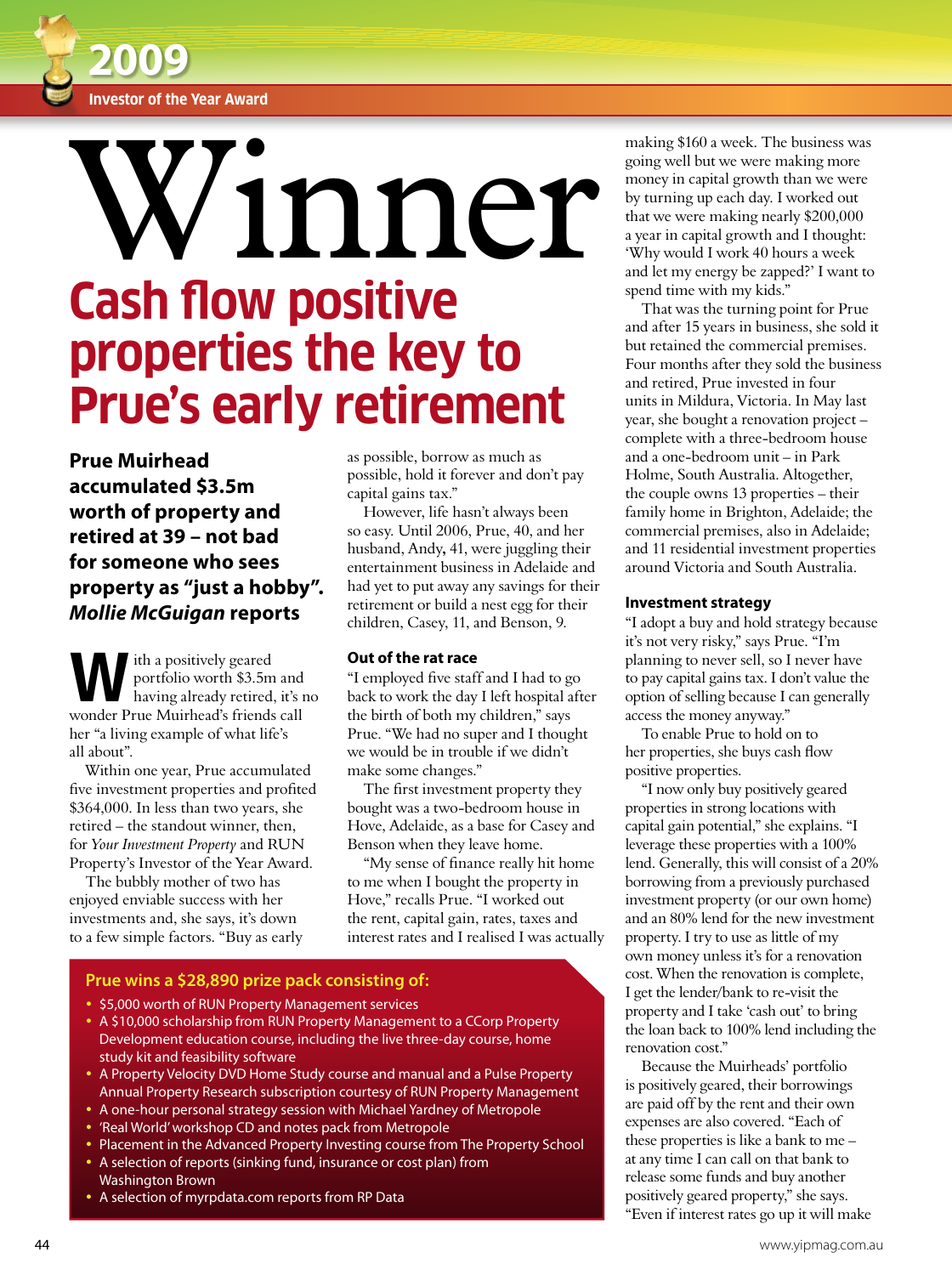## JUDGE'S COMMENT **Rob Farmer, CEO, RUN Property**

www.yipmag.com.au 45

**"Prue loves talking about property and sharing experiences and is prepared to step out of her comfort zone. She looks at different ways to maximise value and has learnt that property managers can help you focus on building on your portfolio rather than worrying about collecting the rent."**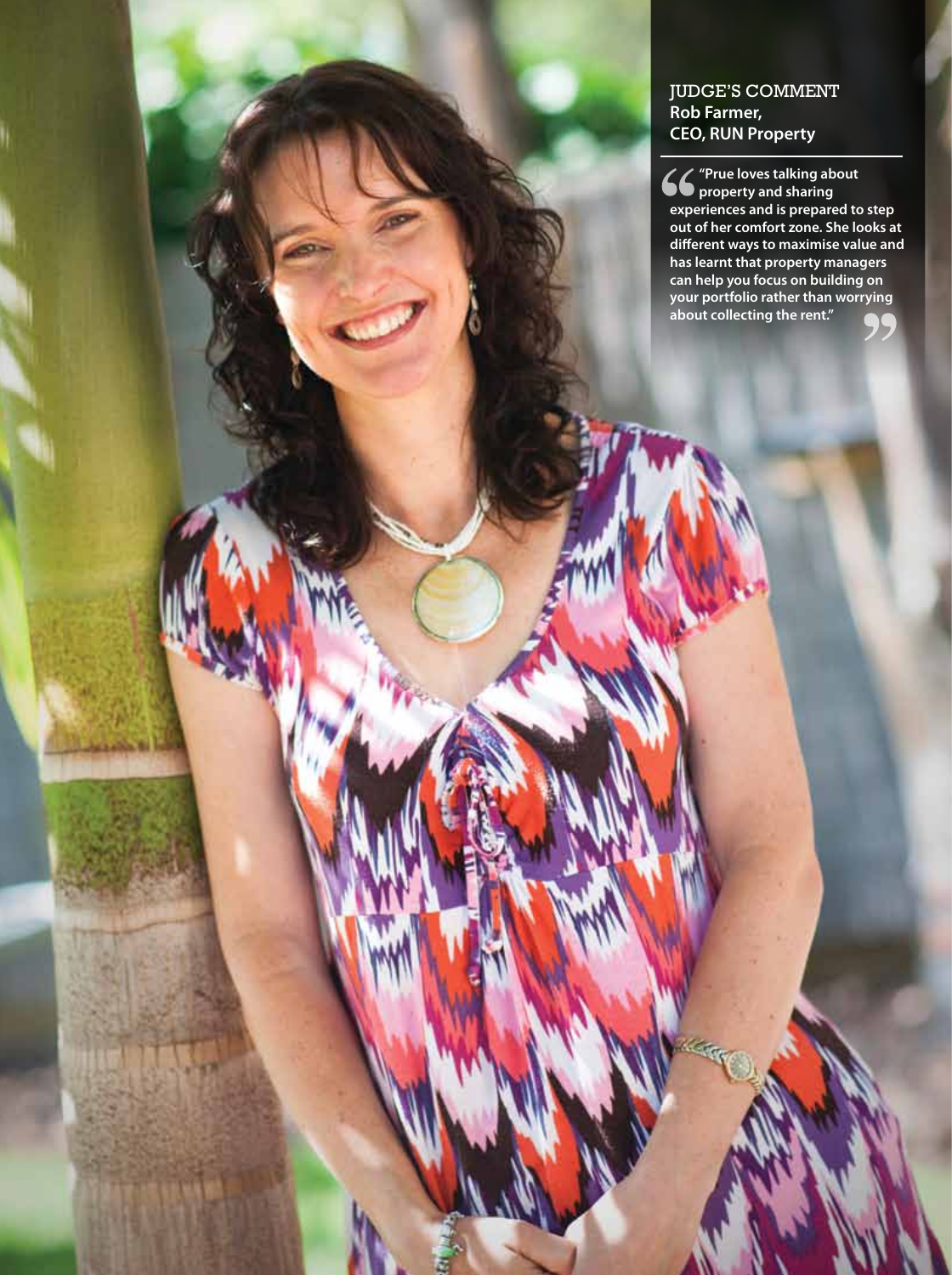



## **IUDGE'S COMMENTS Tim Lawless, Research director, RP Data**

**"Prue has demonstrated a rational investment logic and maintains a longterm outlook on her investments. She has shown a solid understanding of investment fundamentals, buying in the 'second best' areas with the objective of capitalising on demand as it ripples away from the more popular areas. She has also demonstrated that she knows how to maintain a good professional relationship with her tenants and understands the necessity of ensuring her properties are well maintained. She has been very innovative in her investments as demonstrated through her commercial property acquisition that involved an exchange of access for additional land with her neighbour."**

financing easier to get." Prue also looks for properties with a 'twist' – usually the ones that other investors/homebuyers would not consider. "I do always look for a property with an added bonus," she says. "These can include changing the use of the land, turning a single property into a dual rent or adding value through renovations. This helps me buy under the true value. I would then rent it out under the median price for the area. If people lose their jobs, they will rent a cheaper property and that will benefit us. I don't think we'll ever have trouble getting tenants for these properties. In buying smaller properties you have smaller land value, so you will be paying less land tax as well."

Through her understanding of property investment fundamentals, Prue has also been able to spot suburbs that are in line for good growth.

"I watch areas that have increased in value and try to buy in a neighbouring area that is yet to increase," she explains. "I think if an area spikes up in value, the suburbs surrounding it are quite likely to follow soon after."

## **Keen business sense**

Prue's investment nous was apparent early on when she bought a commercial property with a 'right of way' to the rear access. When a company next door wanted to expand and was blocked by her driveway, she offered to sell it to them. "They said no so I asked for land as payment instead, which they agreed to. I exchanged the 'right of way' (which my commercial property was unable to use anyway) for additional land from the commercial neighbour. This enabled the neighbours to develop their property and

| Prue's portfolio         |                          |                         |                   |                            |                      |                  |                     |             |
|--------------------------|--------------------------|-------------------------|-------------------|----------------------------|----------------------|------------------|---------------------|-------------|
| <b>Location</b>          | <b>Type</b>              | <b>Purchase</b><br>date | Purchase<br>price | <b>Renovation</b><br>costs | <b>Current value</b> | Rent per<br>week | <b>Rental yield</b> | Profit      |
| <b>North Brighton SA</b> | 4-bed home PPOR          | Apr 1997                | \$147,000         | \$20,000                   | \$600,000            | *\$550           | 17.1%               | \$433,000   |
| <b>Adelaide SA</b>       | Commercial               | Jun 2002                | \$225,000         | \$20,000                   | \$750,000            | \$716            | 15.2%               | \$505,000   |
| <b>Hove SA</b>           | 2-bed house              | Jun 2006                | \$220,000         | \$2,000                    | \$330,000            | \$280            | 6.6%                | \$108,000   |
| <b>Mildura VIC</b>       | 3-bed house              | <b>Nov 2006</b>         | \$148,000         |                            | \$190,000            | \$190            | 6.7%                | \$42,000    |
| <b>Mount Barker SA</b>   | 3-bed house              | Feb 2007                | \$215,000         | \$1,000                    | \$330,000            | \$290            | 7.0%                | \$114,000   |
| Davoren Park SA          | 3-bed semi               | Mar 2007                | \$110,000         | $\sim$                     | \$160,000            | \$170            | 8.0%                | \$50,000    |
| Davoren Park SA          | 3-bed semi               | Mar 2007                | \$110,000         | $\sim$                     | \$160,000            | \$180            | 8.5%                | \$50,000    |
| Mildura VIC              | 2-bed unit               | Oct 2008                | \$82,500          | $\sim$                     | \$125,000            | \$130            | 8.2%                | \$42,500    |
| Mildura VIC              | 2-bed unit               | Oct 2008                | \$82,500          | $\overline{\phantom{a}}$   | \$125,000            | \$130            | 8.2%                | \$42,500    |
| Mildura VIC              | 2-bed unit               | Oct 2008                | \$82,500          | $\overline{\phantom{a}}$   | \$125,000            | \$135            | 8.5%                | \$42,500    |
| Mildura VIC              | 2-bed unit               | Oct 2008                | \$82,500          |                            | \$125,000            | \$135            | 8.5%                | \$42,500    |
| Park Holme SA            | 4-bed house & 1-bed unit | May 2009                | \$267,000         | \$45,000                   | \$500,000            | \$600            | 10.0%               | \$188,000   |
| <b>Totals</b>            |                          |                         | \$1,772,000       | \$88,000                   | \$3,520,000          | \$3,506          | Av yld 9.4%         | \$1,660,000 |

*\* Only rented out for a year while the Muirheads travel*